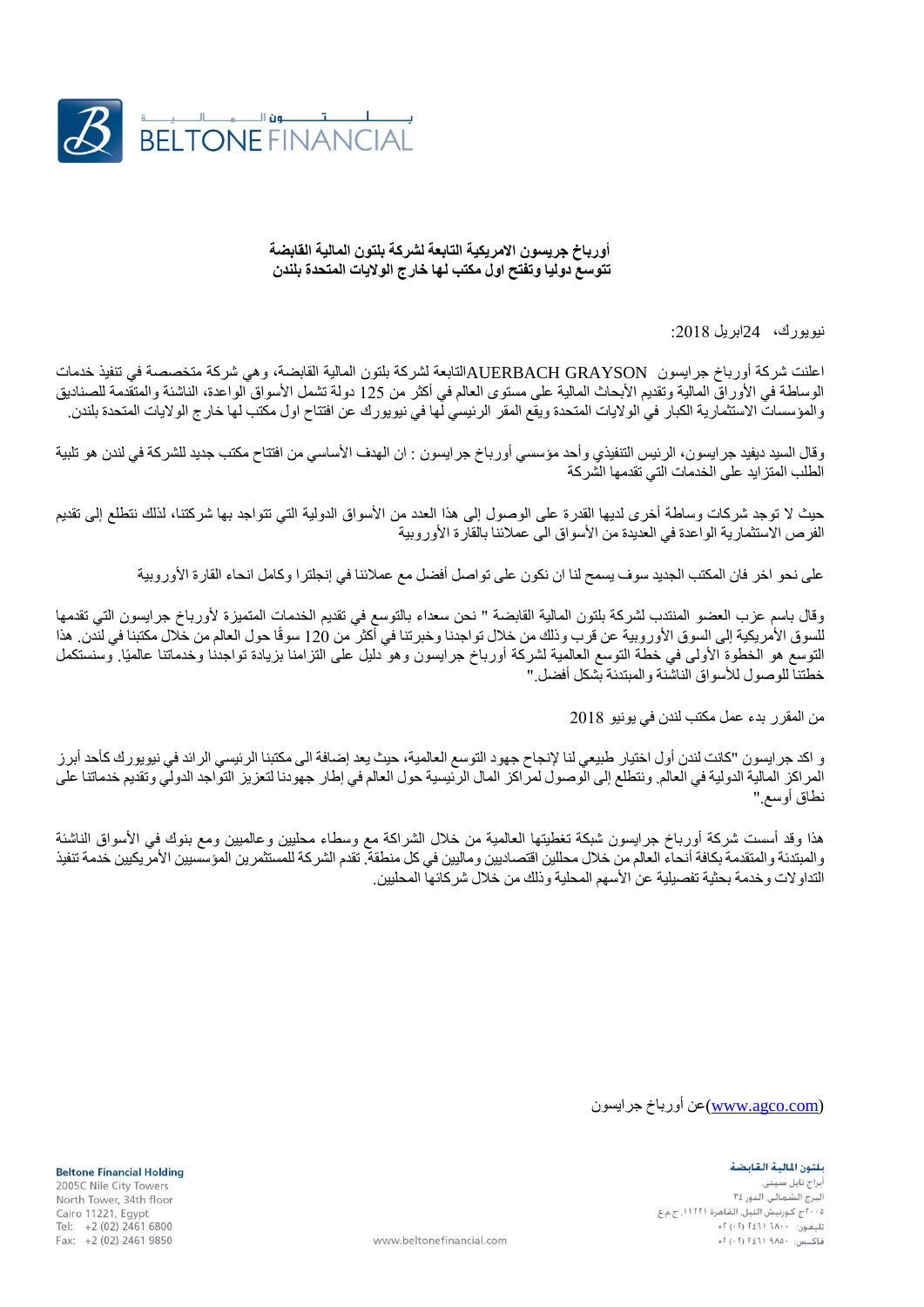

تأسست الشركة في عام 0991 بمدينة نيويورك على يد كل من Grayson David and Auerbach Jonathan وتوفر الشركة لعمالئها من المؤسسات وصناديق الاستثمار الامريكية الخدمات بحثية على الشركات المقيدة وتنفيذ المعاملات وخدمات تسوية في أسواق الأسهم والمشتقات المالية وأدوات الدخل الثابت، وذلك من خالل شبكة من شركائها في مجال الوساطة في أكثر من 085 دولة. باإلضافة إلى ذلك، تقدم الشركة استراتيجيات التحوط وتعمل على تنفيذها. ومؤسسة مورجان ستانلى أحد المساهمين بالشركة والشركة عضو في هيئة تنظيم الصناعة المالية (FINRA(ومنظمة حماية المستثمر في األوراق المالية .(SIPC(و أورباخ جرايسون مملوكة بشكل مباشر و غير مباشر بنسبة 01 % لشركة بلتون المالية القابضة.

عن بلتون المالية القابضة

بلتون هي مؤسسسسة مالية تعمل في مجال خدمات بنوك االستثمار وتقدم باقة متكاملة من الخدمات المالية لقاعدة عمالء ضخمة تضم الشركات العامة والخاصـة والمؤسسـات المالية والمستثمرين ذوي الملاءة المالية في أسواق الشرق الأوسط وأوروبا وأمريكا الشمالية وآسيا. وتعد بلتون أكبر مدير للأصبول في مصبر بقاعدة استثمار ات مدار ة تبلغ حوالي 30 مليار جنيه و هي أيضًا شركة رائدة في تقديم بحوث الاستثمار بأسواق المنطقة. وتشمل سابقة أعمال الشركة تنفيذ صنفقات استثمارية تتجاوز قيمتها 100 مليار جنيه وتتنوع بين صنفقات رأس المال والدمج والاستحواذ. وتحظى بلتون بالتواجد في أسسسسواق الواليات المتحدة األمريكية من خالل شسسسركتها التابعة Grayson Auerbach والتي يقع مقرها الرئيسسسسي في مدينة نيويورك وتتخصص في تقديم خدمات الوسـاطة في الأوراق المالية بأكثر من 125 سـوقا ماليًا حول العالم. وفي عام 2015 تم الاستحواذ على شـركة بلتون فاينانشال من جانب شركة أوراسكوم للاتصـالات والإعلام والتكنولوجيا القابضـة. شركة بلتون فاينانشـال مدرجة بالبورصـة المصـرية تحت كود .BTFH.CA

> **Auerbach Grayson Expands Global Presence, Announces Opening of London Office**

> > بلتون المالية القابضة

أبراج نايل سيت البرج الشمالي. الدور ٣٤ ٢٠٠٥ج كورنيش النيل. القاهرة ١١٢٢١. ج.م.ع ح سوريان<br>تليفون: ۱۸۰۰ ۱۲٤٦۱ (۰۲ تا ۴۴ فاكس: ٩٨٥٠ ٢٤٦١ (٠٢) ٢+

**Beltone Financial Holding** 

2005C Nile City Towers North Tower, 34th floor Cairo 11221, Egypt Tel: +2 (02) 2461 6800 Fax: +2 (02) 2461 9850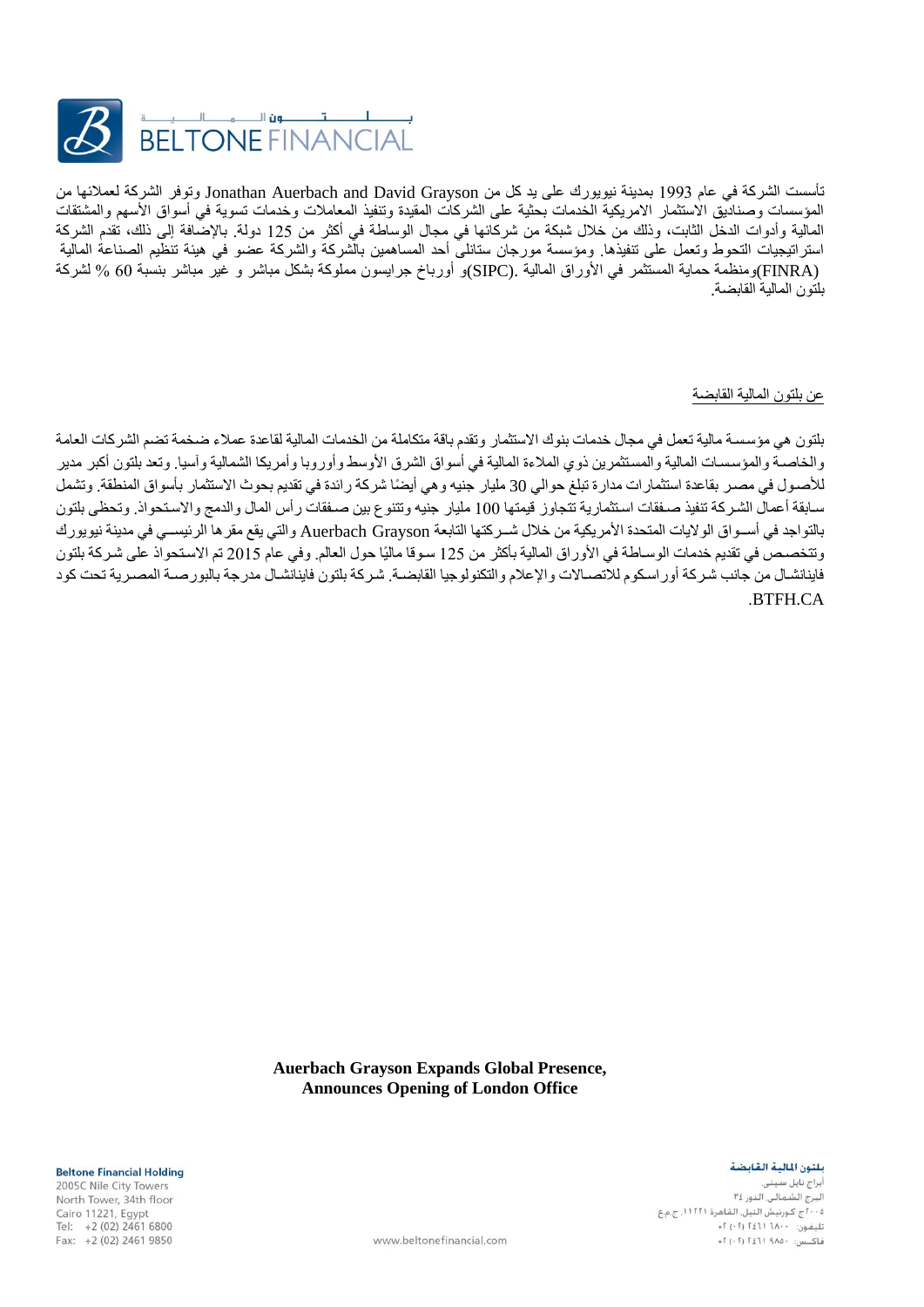

NEW YORK, NY, April 24, 2018: Auerbach Grayson & Company, LLC, a New York-based brokerage firm specializing in global trade execution and exclusive in-depth research for U.S. institutional investors ( a subsidiary of Beltone Financial) , announced today that it will open its first international office in London as part of its global expansion efforts.

Auerbach Grayson was built on the vision that U.S. institutional investors should have access to every capital market where investment opportunities exist. By establishing partnerships with local and regional brokers and banks in virtually every emerging, frontier and developed market worldwide, clients can directly access over 120 markets. With analysts in every region, the firm provides institutional investors with trade execution and in-depth equity research stemming from its local partners.

"We are excited to be expanding into London to meet the increased demand for our product in Europe," said David Grayson, Chief Executive Officer and co-founder at Auerbach Grayson. "There is no other broker that offers access to as many international markets, and we look forward to providing these sought-after opportunities to the European region."

In addition to consolidating its offering to align with MiFID II regulations, the expansion will establish closer ties with U.K. and European clients, as the firm continues to deliver best-in-class international market research and access.

"We are happy to see the expansion of Auerbach Grayson's unparalleled US product offering to the European market. We are looking forward to sharing our experience in over 120 markets around the world with our European clients through our London office. This expansion is the first step in Auerbach Grayson's global expansion plan and a further commitment to our global presence and offering. We will continue to grow our product offering in the emerging and frontier markets," said Bassem Azab, Chief Executive Officer of Beltone Financial.

The London office is slated to open in June of 2018.

"London was a natural first-choice to kick-off our global expansion efforts," said Grayson. "The location complements our New York flagship as one of the leading international financial centers in the world. We look forward to exploring additional global cities in the effort to bolster our international presence and offer our product more widely."

**Beltone Financial Holding** 2005C Nile City Towers North Tower, 34th floor Cairo 11221, Egypt Tel: +2 (02) 2461 6800 Fax: +2 (02) 2461 9850

بلتون المالية القابضة

أبراج نابل سية البرج الشمالي. الدور ٣٤ ٢٠٠٥ج كورنيش النيل. القاهرة ١١٢٢١. ج.م.ع ح سوريس ميس.<br>تليفون: ۱۸۰۰ ۱۶۱۱ (۰۲ ق فاكس: ٩٨٥٠ ٩٢١١ (٠٢) ٢+